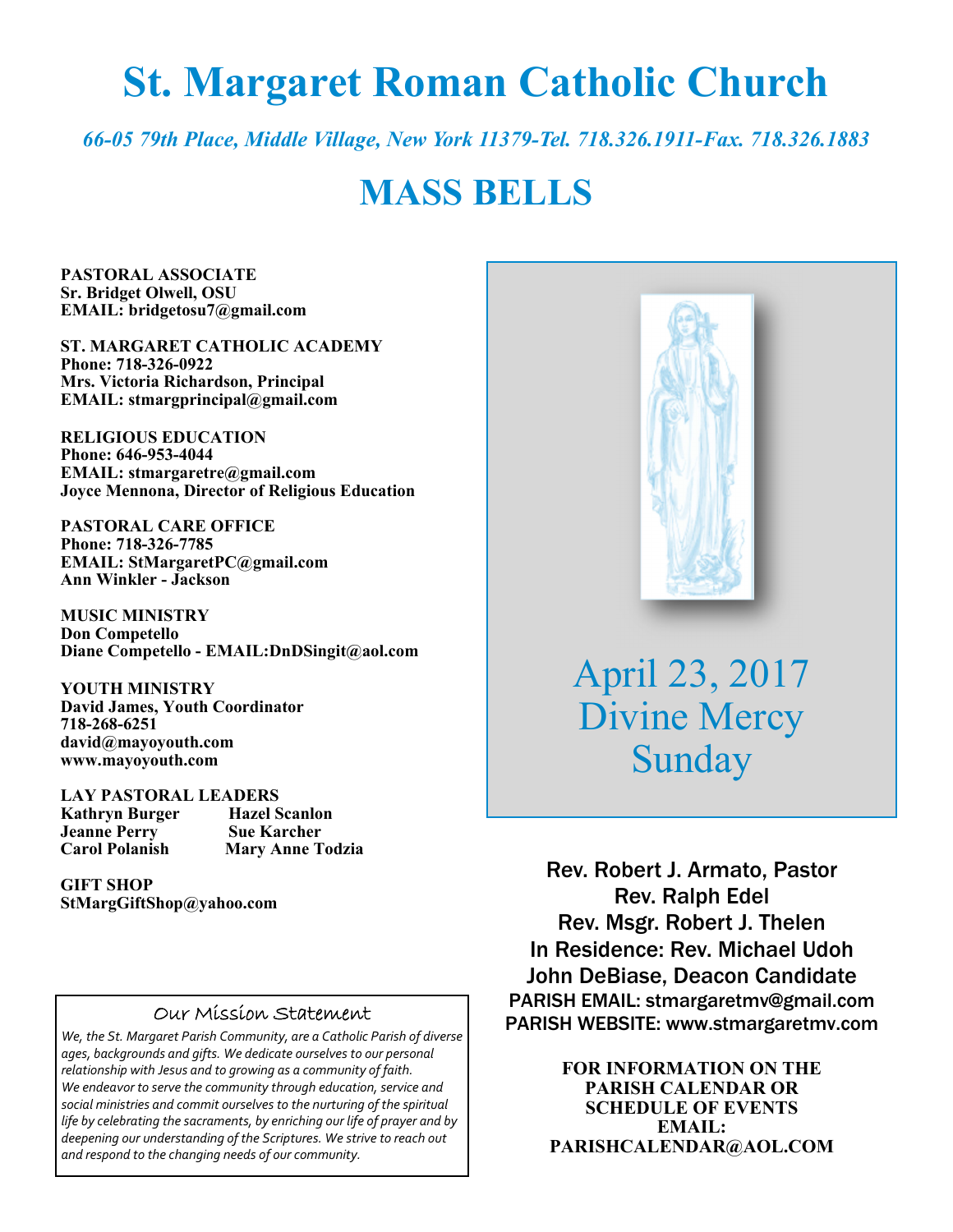#### *MASSES FOR THE WEEK*

|                               | MAJJLJ I VN IIIL WLLN                                                                                                                |
|-------------------------------|--------------------------------------------------------------------------------------------------------------------------------------|
| SUN.<br>7:30<br>9:00          | <b>APRIL 23 - DIVINE MERCY SUNDAY</b><br>People of the Parish<br>Daniele Bussa/Calogero e Salvatore                                  |
|                               | DiMaggio/Salvatore Palmeri/Nicolo<br>Mancino/Maria, Girolamo & Antonio<br>Caleca                                                     |
| 10:30<br>NOON                 | <b>Edward McCann</b><br>Angelina Fischetti (BIRTH)<br>5:00PM William & Belle T. Kunz                                                 |
| MON.<br>7:00<br>9:00          | <b>APRIL 24 - EASTER WEEKDAY</b><br>Marianna Palermo<br>Vincenza, Mariano & Salvatore Palmeri                                        |
| TUE.<br>7:00<br>9:00          | <b>APRIL 25 - ST. MARK</b><br>Jorge Bonilla<br><b>Tom Cordero</b>                                                                    |
| WED.<br>7:00<br>9:00          | <b>APRIL 26 - EASTER WEEKDAY</b><br><b>Billy Policke</b><br>Joan Meyers                                                              |
| THU.<br>7:00<br>9:00          | <b>APRIL 27 - EASTER WEEKDAY</b><br>Rev. Msgr. John H. Maurer<br>Msgr. John H. Maurer/<br><b>Henry Maurer Family</b>                 |
| FRI.                          | <b>APRIL 28 - ST. PETER CHANEL/</b><br><b>ST. LOUIS GRIGNION deMONTFORT</b>                                                          |
| 7:00<br>9:00                  | Jeremiah Sweeney<br>Nicola Cestari                                                                                                   |
| SAT.                          | <b>APRIL 29 - ST. CATHERINE</b><br><b>OF SIENA</b>                                                                                   |
| 8:30<br>5:00PM                | Collective: Marie Guaglardi<br>Antoinette Santora                                                                                    |
| SUN.<br>7:30<br>9:00<br>10:30 | <b>APRIL 30 - THIRD SUNDAY OF</b><br><b>EASTER</b><br>People of the Parish<br>Francesco D'Antoni/Margherita Napoli/<br>Arthur Rogers |

10:30 Arthur Rogers NOON Peter Bojceniuk

5:00PM Marie Ezzo

 $\blacksquare$ 

#### .......... **REGULAR SCHEDULE OF MASSES & SERVICES**

| ■ SATURDAY VIGIL:        | $5:00$ P.M.                      |
|--------------------------|----------------------------------|
| ■ SUNDAY:                | 7:30, 9:00 (Italian),            |
|                          | 10:30, 12:00 & 5:00PM            |
| $\blacksquare$ WEEKDAYS: | Varies (See listing above)       |
| ■ CONFESSIONS:           | SATURDAY, 4-4:45pm,              |
|                          | or by appointment with a priest. |

# **PARISH INFORMATION**

**If you're not registered, please stop into the Rectory office. THE PARISH OFFICE is open from Monday through Friday, 9 am to noon and 1 pm to 7:30 pm. Please respect these hours for your Rectory office business. Thank you.** 

**BAPTISMS** take place on the 1st and 3rd Sundays of the month. Please call the rectory for an appointment and to register your child.

**WEDDINGS MUST** be scheduled at least six months in advance by appointment with a priest or a deacon. Please call the rectory office. For marriage preparation information visit www.pre-cana.org.

**THE BEREAVEMENT GROUP** meets on the 1st and 3rd Thursday of the month at 10 am in the Convent meeting room. Call Ann at 718-326-7785.

**NOVENA** to Our Lady of the Miraculous Medal...Mondays after the 9 am Mass.

**MORNING PRAYER** daily from Monday through Friday at 8:45 am.

**BOY SCOUT TROOP #119** meets on Tuesdays from 7:15-9 pm. New members are welcome, age 10 1/2 & up. Call 718-894-4099.

**CUB PACK #119** meets on Mondays from 7-8:30 pm. New members welcome, age 6 to 10-1/2. Call 718-894-4099.

**THE ENGLISH CHOIR** rehearses on Tuesday, at 7:30 pm. in the Church.

**THE CHILDREN'S CHOIR** rehearses on Monday, from 6-7 pm in the Church. For more info. DnDSingit@aol.com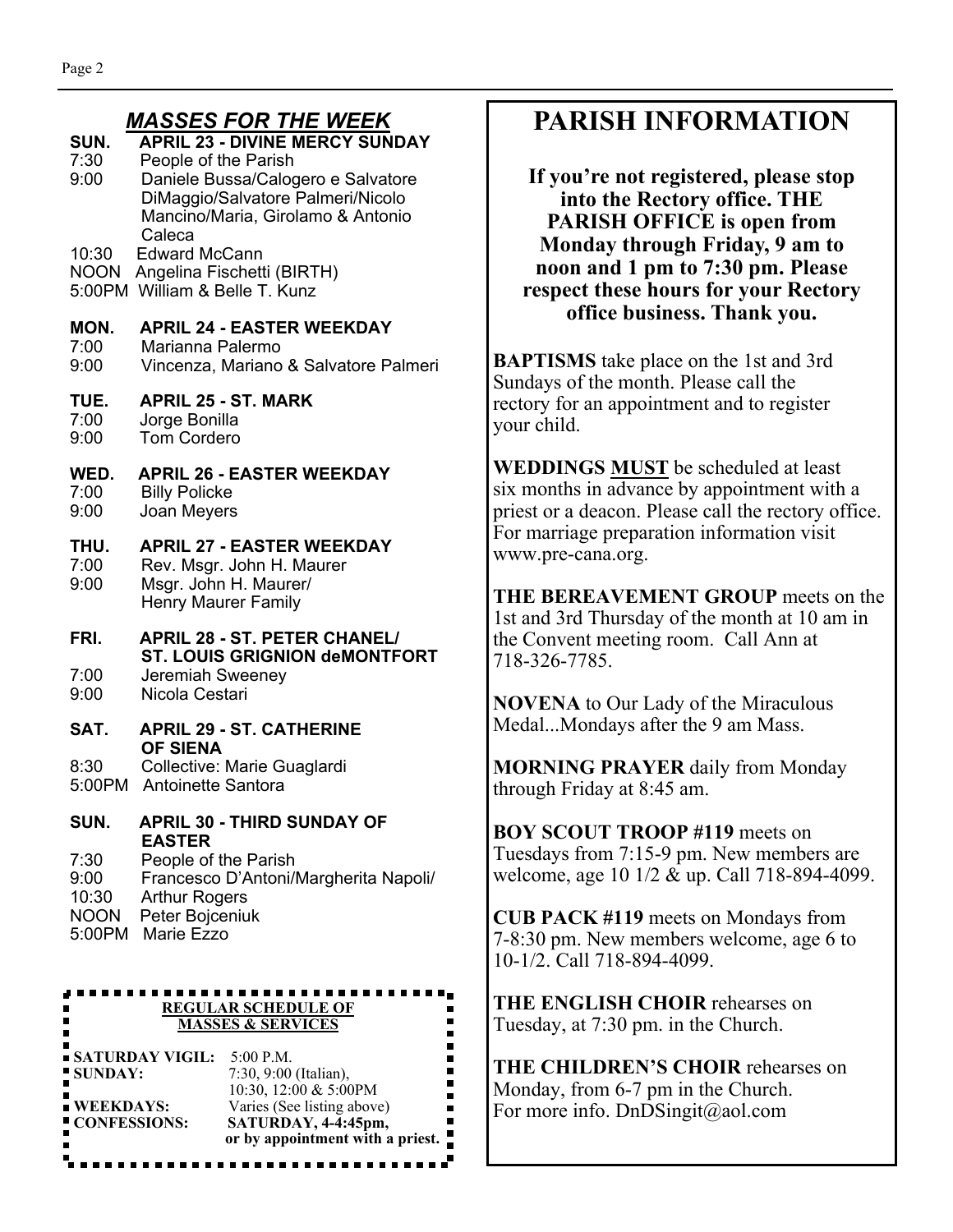# PLEASE PRAY FOR OUR SICK

Karen Guarascio, Connie Faccibene, Eileen Hinrichs, Linda Frazier, Angela Lenihan, Carol Falk, Cari Ann Falk-LoBello, Glen Falk, David J. McConville, Ronald Frazier, John Downer, Robert Sabini, Lee Falk, Patricia Johnson, Scott White, Bob Schaefer, Rose Marie Santos, Bernice Muller, Maria Millocca, Baby McKinley Kelleher, Isabelle Azzaro, Lucy Lento, Sean Harrison, Richard Santangelo, Michael Russo, Frank Cesare, Joseph Simon, Joseph Stubbs, Justin James Quirke, Rose Healy, Parrish Wert, Michael Hirst, Matteo Sabini, Carmen Melendez, Jim O'Driscoll, Jeanette Spartaro, Linda Castagna, Elizabeth Ott, Marion Caracciola, Baby Keila Mary Champoli, Brooke and Alexa Renda, The Ferrugio Family, Dorothy Mai, Marc Gandasegui, Bob & Karen Schaefer, Maureen Harvey, Sandra Slattery, Shirley Chesley, Jim Daniels, Lola Anderson, Roberta Polce,

> *The names will remain for 3 months ONLY, unless you call 326-1911 and ask for conƟnued prayers*

**Prayer Requests Pray for vocations to the Priesthood and Religious Life. Please pray for our men and women from our Parish serving in the defense of our country: Lt. Col. Thomas Frohnhoefer Sgt. Robert A. Domenici** 

# *WE RECALL OUR BELOVED DECEASED*

*Especially, Margherita Napoli, Sarah T. Murphy, Dorothy Cunningham, Lawrence Bealer, May they rest in Christ's Peace!* 

# *MEMORIALS*

# *WINE & HOST THIS WEEK*

*are offered in memory of Romolo Fabiilli at the request of his wife.* 

# *SANCTUARY LAMP & ALTAR CANDLES THIS WEEK*

*are offered in memory of Romolo Fabiilli at the request of his wife.* 

# *TODAY'S READINGS*

**First Reading** — All who believed were devoted to the teachings of the apostles, the communal life, the breaking of the bread, and prayer (Acts 2:42-47).

**Psalm** — Give thanks to the Lord for he is good, his love is everlasting (Psalm 118).

**Second Reading** — God has given us an undiminished inheritance, safeguarded for us in heaven (1 Peter 1:3-9).

**Gospel** — The risen Christ comes to his disciples with peace and the Spirit. The absent Thomas doubts (John 20:19-31).

# *READINGS FOR THE WEEK*

| Monday:    | Acts 4:23-31; Ps 2:1-9; Jn 3:1-8      |
|------------|---------------------------------------|
| Tuesday:   | 1 Pt 5:5b-14; Ps 89:2-3, 6-7, 16-17;  |
|            | Mk 16:15-20                           |
| Wednesday: | Acts 5:17-26; Ps 34:2-9; Jn 3:16-21   |
| Thursday:  | Acts 5:27-33; Ps 34:2, 9, 17-20;      |
|            | $Jn 3:31-36$                          |
| Friday:    | Acts 5:34-42; Ps 27:1, 4, 13-14;      |
|            | $Jn 6:1-15$                           |
| Saturday:  | Acts 6:1-7; Ps 33:1-2, 4-5, 18-19;    |
|            | Jn 6:16-21                            |
| Sunday:    | Acts 2:14, 22-33; Ps 16:1-2, 5, 7-11; |
|            | 1 Pt 1:17-21; Lk 24:13-35             |

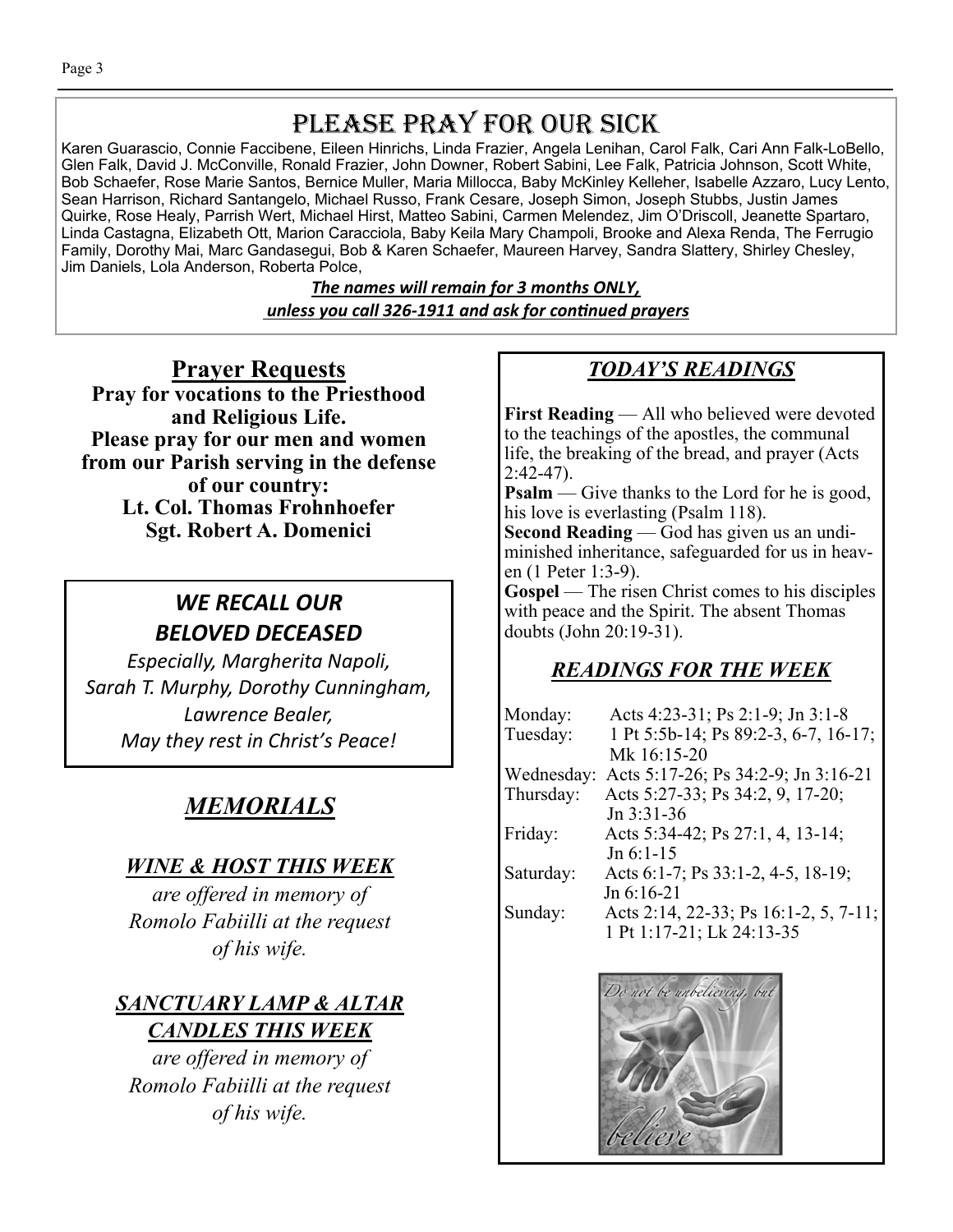#### **DIVINE MERCY SUNDAY**

 In more ancient time, many important feasts of the Church were given an entire week for celebration, fol lowing the even more ancient tradition of the Jewish people. The particular feast is actually celebrated for eight days, each day being accorded the same honor as the original feast itself. In our times, this honor is given only to Christmas and Easter.

 Today's celebration goes by several names: the "Octave Day of Easter", the "Second Sunday of Easter", and Divine Mercy Sunday". While the first two names are older, they simply indicate where today's feast stands in relation to Easter, the great Feast of feasts. It is in the last title, given to the Church by Pope St. John Paul II, however, that we find the reason behind the celebration of the entire Christian Mystery: the mercy of Almighty God poured out for us in the Incarnation, Passion, Death, and glorification of Jesus Christ.

 The now well-known image for today's feast, revealed by Christ in a vision to St. M. Faustina Kowalska, shows our Lord standing with His right hand raised in blessing and His left pointing to His Sacred Heart. Two rays of light stream from Him; a white light, representing Baptism, and a red light, signifying the Eucharist — two Sacraments given to the Church for our salvation through the love of God in Christ.



 Let us use these two Gifts well and often, to strengthen us in holiness, so that we may remain always at our Savior's side, to proclaim the goodness and love of God poured out for us in His great mercy. The Divine Mercy is not a thing, and abstraction, or a sentiment. The Divine Mercy is a Person and His Name is Jesus Christ, the only-begotten Son of God.

*~Fr. Armato* 

#### **FAITH DIRECT**

As Christ's disciples, we are called to go forth and spread the good news of His Resurrection. Our parish's many ministries are examples of how many of you answer that call. Our ministries require not only gifts of time and talent, but also of financial help. Please prayerfully consider supporting St. Margaret Parish with electronic donations through *Faith Direct*. You can sign up online by visiting www.faithdirect.net using our church code **NY299.**  Thank you for your continued support of our parish family! God bless you, Fr. Armato.

#### **DO YOU HAVE AN IPHONE OR AN ANDROID PHONE?**

Want to keep up with St. Margaret's news? Download our parish app. Daily Mass readings, prayers, bulletins and more. Just text the word "APP" to 88202 or search "My Parish App" in Google Play Store or App Store.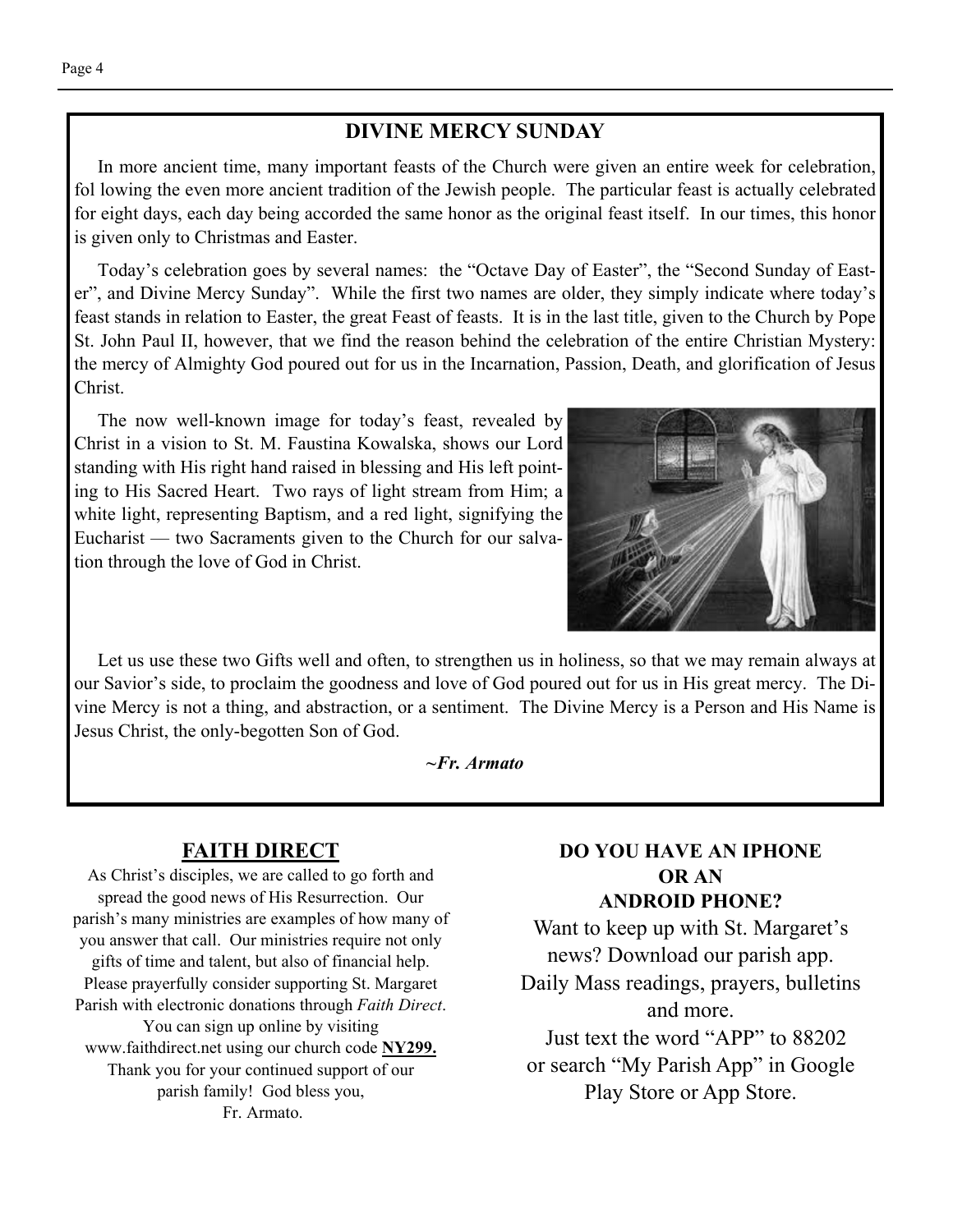#### *A SEASON OF JOY*

"They devoted themselves to the teaching of the Apostles and to the communal life, to the breaking of bread and to the prayers" (Acts 2:42). This first line of today's first reading sets the tone as this fifty-day celebration of Easter opens before us. Today we listen to the teachings of three Apostles—Luke, Peter, and John—who remind us that even though we have not seen Christ, we nonetheless are filled with joy as we place our belief in His saving death and resurrection. Each week during the Easter season we will gather as a community of faith to find strength and support from our God and from one another. Each week we will gather to break bread and offer the great prayer of thanksgiving, actions that will manifest the very presence of the risen Christ in our midst. Let us be open to the wonders of this season of joy.

## **THE BRIDGE TO LIFE, INC.'S**

25TH ANNIVERSARY GALA honoring Bishop Nicholas DiMarzio Leonard's Paiazzo, Great Neck, NY Sunday, April 30th, 12:30pm to 5:30pm Tickets are \$85p/p, all are welcome! call 718-463-1610 to get your ticket today!



# **ST. MARGARET'S YONKERS EMPIRE CITY BUS TRIP Monday, May 15th**

The bus will be in front of the Church and will **leave promptly at 9am.**  The cost is \$23.00p/p. For reservations/information call **Betty, 718-326-0198 ONE LUCKY PERSON WILL WIN A FREE RIDE ON OUR JUNE TRIP!** 

**THE ST. VINCENT dePAUL FOOD PANTRY is located at 66-25 79 Place The pantry is open on WEDNESDAY AND SATURDAY from 10am to 12 Noon.** 

# **SAINT MARGARET GIFT SHOP**

open Wednesdays, 12pm - 4pm Saturdays, 4pm - 5pm and Sundays, 9am - 1pm We have a selection of religious goods: Rosaries - Medals - Gifts - Crucifixes Statues - Bibles and other books **AND MORE!** 

If we don't have it, we'll try to get it for you. The Gift Shop is located in the rectory. Please use the red side door in the parking lot. If the door is closed, please knock.

*Maggie's Little Theater Proudly announces AUDITIONS FOR* 



St. Margaret Parish Hall 66-05 79th Place, Middle Village, NY Wed., April 26th - 7:30-9:30pm; Sat., April 29th - 12 Noon-3:00pm; Sun., April 30th - 4-7pm All roles open. "Joseph" is entirely sung. You will be expected to sing and learn a short dance routine. Songs from the show preferred but not required. For cast description and information visit wwwmaggieslittletheater.org or email maggieslittletheater@gmail.com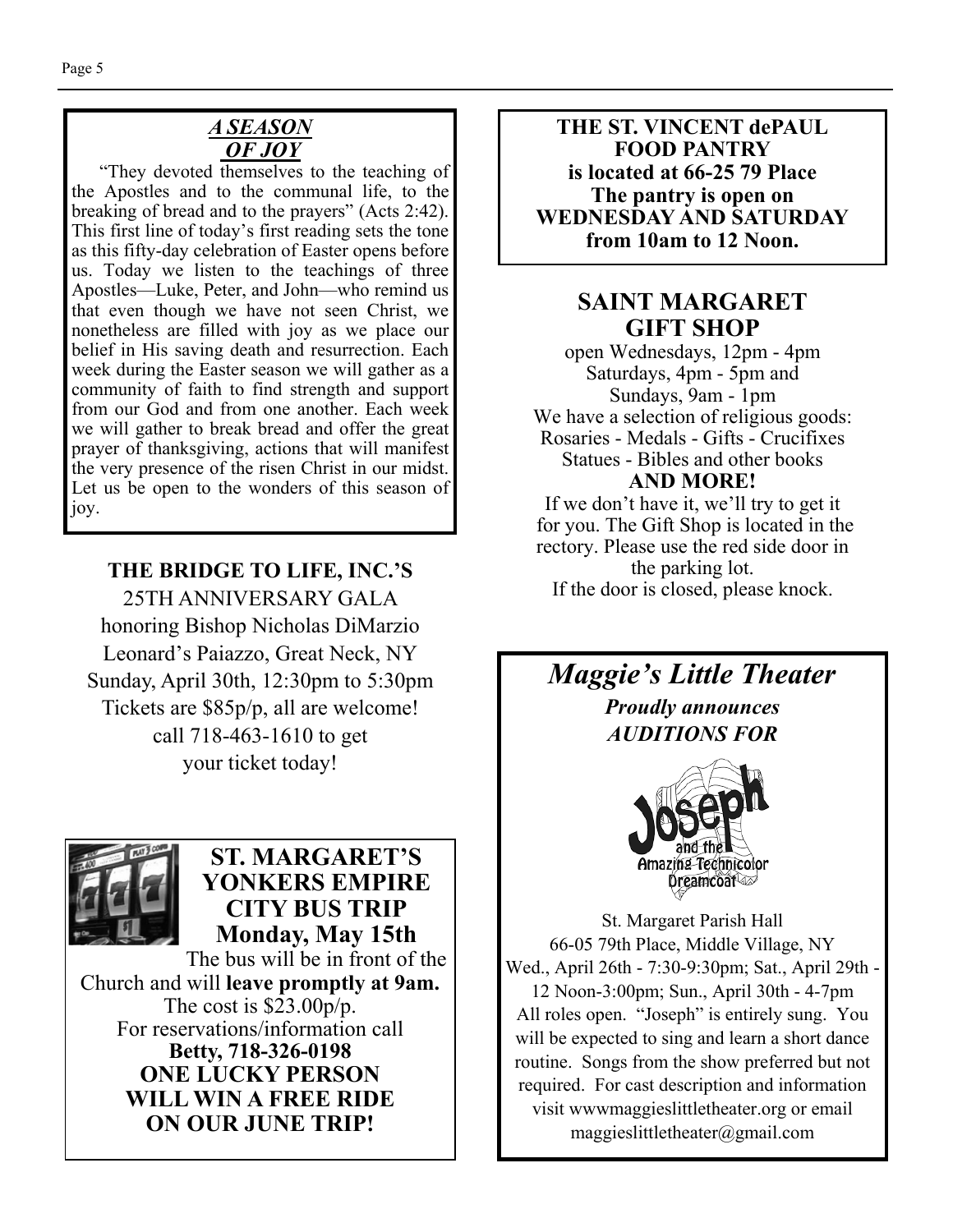# SCHOOL NEWS

#### **FROM THE DESK OF THE PRINCIPAL OF THE ACADEMY**

**TOUR TUESDAYS** . . . openings for September 2017 . . . call the office to RSVP. Some classes are only taking waiting lists.

#### **TICKETS ON SALE FOR**

 Bonjourney Tribute Band, April 28th. Doors open at 7:45pm. Tickets are \$25p/p. Please call Katy at the school, 718-326-0922.

### **REGENTS REVIEW CLASSES**

will be offered at Maspeth Town Hall during the month of June for the following courses: Global History & Geography, Living Environment/Biology, Chemistry, Earth Science, US History & Government, Algebra 1 (Common Core), Algebra 11 (Common Core) and Geometry (Common Core). Each class has a maximum of 12 students to ensure they receive the help they need. The fee is \$80 per course. Registration is on a first come first serve basis. If you are interested, call our office between 9am and 5pm, 718-335-6049.

### **MOLLOY COLLEGE OPEN HOUSE**

For prospective students at its Rockville Center campus (1000 Hempstead Avenue) on Sunday, April 30th, at 1:00 pm. For more information call 516-323-4000.

### **CONGRATULATIONS**

to former St. Margaret Academy students on achieving Honor Roll status at **The Mary Louis Academy:**  ZARA McPARTLAND, DEVON NICHOLSON, NEVE NICHOLSON, KAYLA PODLOVITS, ISABELLE RUGGIERO, KRISTIANA WOLFE, STEPHANIE MEDITZ STEPHANIE VULLICH KAYLEE WALLS We wish all of these students continued success in their future endeavors.

### *ST. MARGARET'S LUCKY NUMBER 2017*

| Apr. 05 - | 163 | J. Covert (b)   |
|-----------|-----|-----------------|
| Apr. 06 - | 118 | No Winner       |
| Apr. 07 - | 404 | J. Postel (b)   |
| Apr. 08 - | 531 | M. Schatz (b)   |
| Apr. 09 - | 461 | No Winner       |
| Apr. 10 - | 862 | $C.$ Dell $(b)$ |
| Apr. 11 - | 248 | No Winner       |
| Apr. 12 - | 577 | No Winner       |

#### **HELP SUPPORT YOUR PARISH Buy a "LUCKY NUMBER" based on NY State Lottery, every evening of the year.** Single Subscriptions: \$60.00, two or more subscriptions, \$50.00 each. Call Patti C, 718-639-2263 for more information.

### **SPRING SOCIAL FOR THE YOUNG AT HEART**

Sunday, April 30th, 2 pm to 6 pm Our Lady of Hope Auditorium Eliot Avenue at 71 Street Tickets are \$15, hot buffet and live music. For tickets and/or information call Phyllis, 718-478-4741; Linda, 718-898-3222; Mary, 718-446-1554; Lorraine, TW9-0911 or www.ourladyofhopeparish.org Sponsored by The Senior Goal Group

# **DEANERY CORNER . . .**

#### **Our Lady of Mercy Church**

is making plans for their Annual Spring Fling event on May 5, 6, & 7th of this year. If you are a vendor or know of someone who would like to participate in this event, please contact Diane at the rectory, 718-268-6143 or email www.office@mercyhills.org The Church is located at 70-01 Kessel S., Forest Hills.